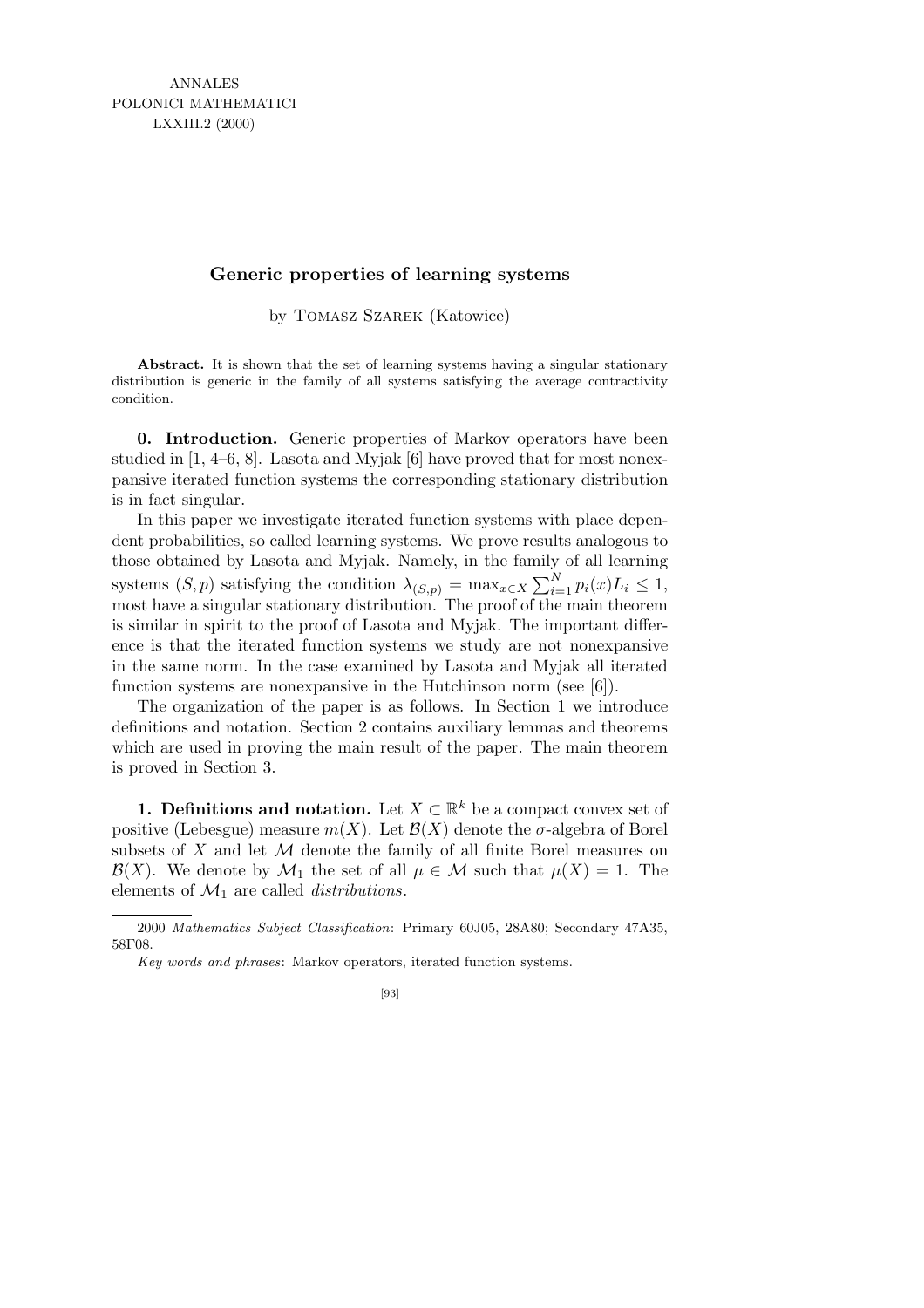A measure  $\mu \in \mathcal{M}$  is called *absolutely continuous* if  $\mu(A) = 0$  for every  $A \in \mathcal{B}(X)$  such that  $m(A) = 0$ , and it is called *singular* if there is  $Y \in \mathcal{B}(X)$ with  $m(Y) = 0$  such that  $\mu(Y) = \mu(X)$ . By the Lebesgue Decomposition Theorem every measure  $\mu \in \mathcal{M}$  can be written in the form  $\mu = \mu_a + \mu_s$ , where  $\mu_a$  is absolutely continuous and  $\mu_s$  is singular.

Let

$$
\mathcal{M}_{\text{sig}} = \{\mu_1 - \mu_2 : \mu_1, \mu_2 \in \mathcal{M}\}
$$

be the space of all signed finite (Borel) measures on X. For every  $l \geq 1$  we introduce the Fortet–Mourier norm (see [2, 3])

$$
\|\nu\|_l = \sup\{|\langle f, \nu\rangle| : f \in F_l\},\
$$

where  $\langle f, \nu \rangle = \int_X f(x) \nu(dx)$  and  $F_l$  is the space of all continuous functions  $f: X \to \mathbb{R}$  such that  $\sup_{x \in X} |f(x)| \leq 1$  and  $|f(x) - f(y)| \leq l||x - y||$  (here  $\|\cdot\|$  denotes a norm in  $\mathbb{R}^{\tilde{k}}$ .

It can be proved (see [2]) that the convergence

$$
\lim_{n \to \infty} ||\mu_n - \mu||_l = 0 \quad \text{for } \mu_n, \mu \in \mathcal{M}_1, l \ge 1
$$

is equivalent to the condition

$$
\lim_{n \to \infty} \langle f, \mu_n \rangle = \langle f, \mu \rangle \quad \text{ for } f \in C(X),
$$

i.e. to the weak convergence of the sequence  $(\mu_n)_{n>1}$  to  $\mu$  (here  $C(X)$  stands for the space of all continuous functions  $f : X \to \mathbb{R}$ . Hence the norms  $\|\cdot\|_{l_1}$ and  $\|\cdot\|_{l_2}$  for  $l_1, l_2 \geq 1$  are equivalent.

An operator  $P : \mathcal{M} \to \mathcal{M}$  is called a *Markov operator* if it satisfies the following two conditions:

(i) positive linearity:

$$
P(\lambda_1 \mu_1 + \lambda_2 \mu_2) = \lambda_1 P \mu_1 + \lambda_2 P \mu_2
$$

for  $\lambda_1, \lambda_2 \geq 0$  and  $\mu_1, \mu_2 \in \mathcal{M}$ ,

(ii) preservation of the norm:

$$
P\mu(X) = \mu(X) \quad \text{ for } \mu \in \mathcal{M}.
$$

A Markov operator  $P : \mathcal{M} \to \mathcal{M}$  is called *nonexpansive in the norm*  $\|\cdot\|_l$ ,  $l \geq 1$ , if

$$
||P\mu_1 - P\mu_2||_l \le ||\mu_1 - \mu_2||_l \quad \text{ for } \mu_1, \mu_2 \in \mathcal{M}_1.
$$

A measure  $\mu \in \mathcal{M}$  is called *stationary* or *invariant* if  $P\mu = \mu$ . A Markov operator  $P$  is called *asymptotically stable* if there exists a stationary distribution  $\mu_{\star}$  such that

$$
\lim_{n \to \infty} \langle f, P^n \mu \rangle = \langle f, \mu_\star \rangle \quad \text{ for } \mu \in \mathcal{M}_1, f \in C(X).
$$

Fix an integer  $N \geq 1$ . By a learning system

$$
(S,p)=(S_1,\ldots,S_N,p_1,\ldots,p_N)
$$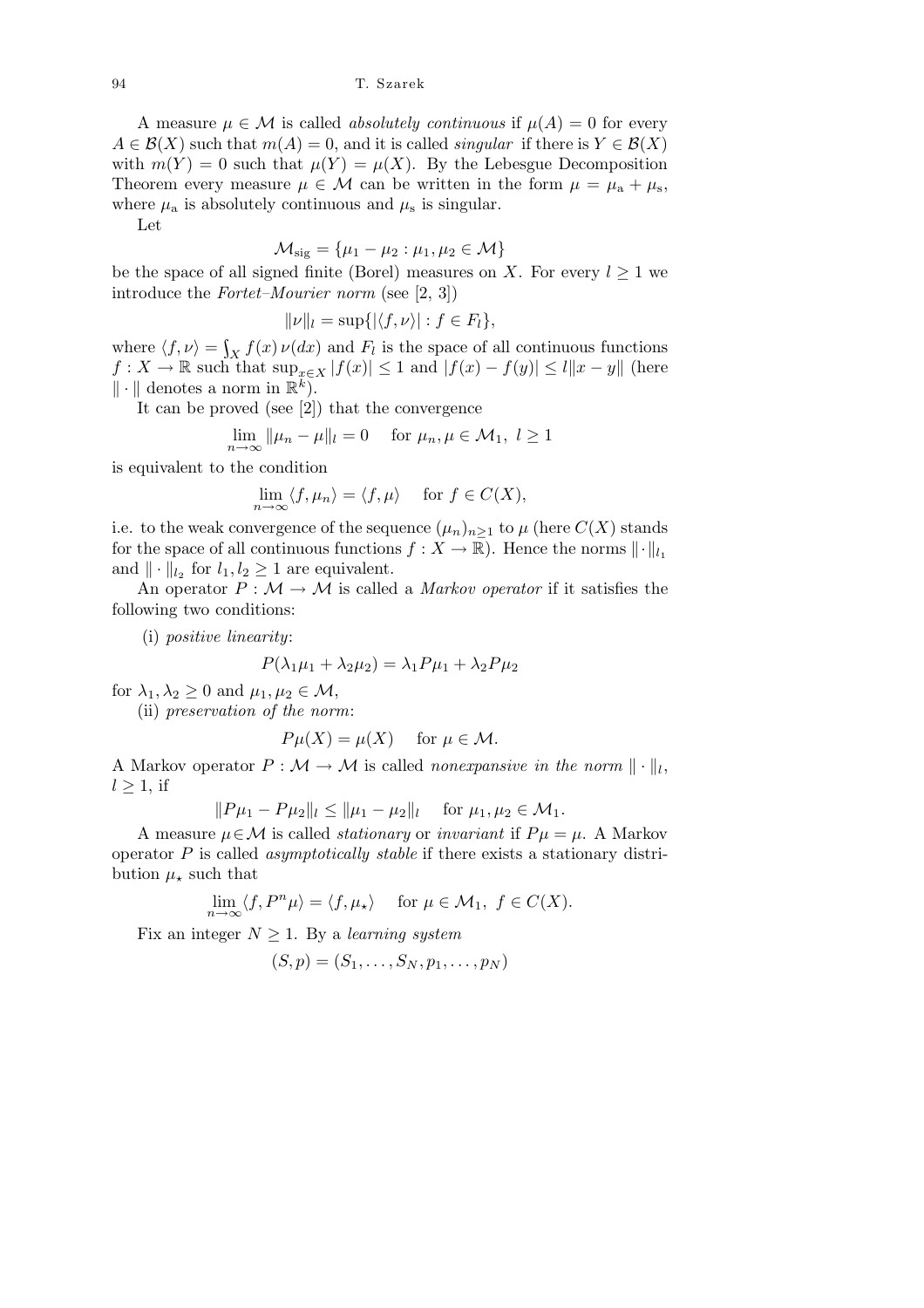we mean a finite sequence of continuous transformations  $S_i: X \to X$  and continuous functions  $p_i: X \to [0,1], i = 1, \ldots, N$ , such that  $\sum_{i=1}^{N} p_i(x) = 1$ . The sequence  $(p_i)_{i=1}^N$  as above is called a *probability vector*. We assume that  $S_i$  is Lipschitzian with Lipschitz constant  $L_i$  for  $i = 1, \ldots, N$ .

For a learning system  $(S, p)$  the value

$$
\lambda_{(S,p)} = \max_{x \in X} \sum_{i=1}^{N} p_i(x) L_i
$$

plays an important role.

We denote by F the set of all learning systems  $(S, p)$  such that  $\lambda_{(S,p)} \leq 1$ . In  $\mathcal F$  we introduce a metric  $d$  defined by

$$
d((S, p), (T, q)) = \sum_{i=1}^{N} \max_{x \in X} |p_i(x) - q_i(x)| + \sum_{i=1}^{N} \max_{x \in X} ||S_i(x) - T_i(x)||
$$

for  $(S, p), (T, q) \in \mathcal{F}$ . It is easy to prove that  $\mathcal F$  endowed with the metric d is a complete metric space.

For a given learning system  $(S, p)$  we define the corresponding Markov operator  $P_{(S,p)}: \mathcal{M} \to \mathcal{M}$  by

$$
P_{(S,p)}\mu(A) = \sum_{i=1}^{N} \int_{S_i^{-1}(A)} p_i(x) \mu(dx) \quad \text{for } A \in \mathcal{B}(X)
$$

and its adjoint  $U_{(S,p)} : C(X) \to C(X)$  by

$$
U_{(S,p)}f(x) = \sum_{i=1}^{N} p_i(x) f(S_i(x)).
$$

We say that the learning system  $(S, p)$  has a *stationary distribution* (resp. is asymptotically stable) if the corresponding Markov operator  $P_{(S,p)}$  has a stationary distribution (resp. is asymptotically stable).

Finally recall that a subset of a complete metric space  $X$  is called *residual* if its complement is a set of first Baire category.

2. Preliminary results. In this section we recall some auxiliary facts and prove an easy lemma.

From Lemmas 2.1 and 2.2 of [6] one can deduce the following lemma:

LEMMA 2.1. If a learning system  $(S, p)$  has a unique stationary distribution  $\mu_*$ , then either  $\mu_*$  is absolutely continuous or  $\mu_*$  is singular.

LEMMA 2.2. Let  $S: X \to X$  be a Lipschitz transformation with Lipschitz constant  $L_S$ . Then for every  $\varepsilon > 0$  and  $x_0 \in X$  there exists  $r > 0$  and a Lipschitz transformation  $T : X \to X$  with Lipschitz constant  $L_T$  such that: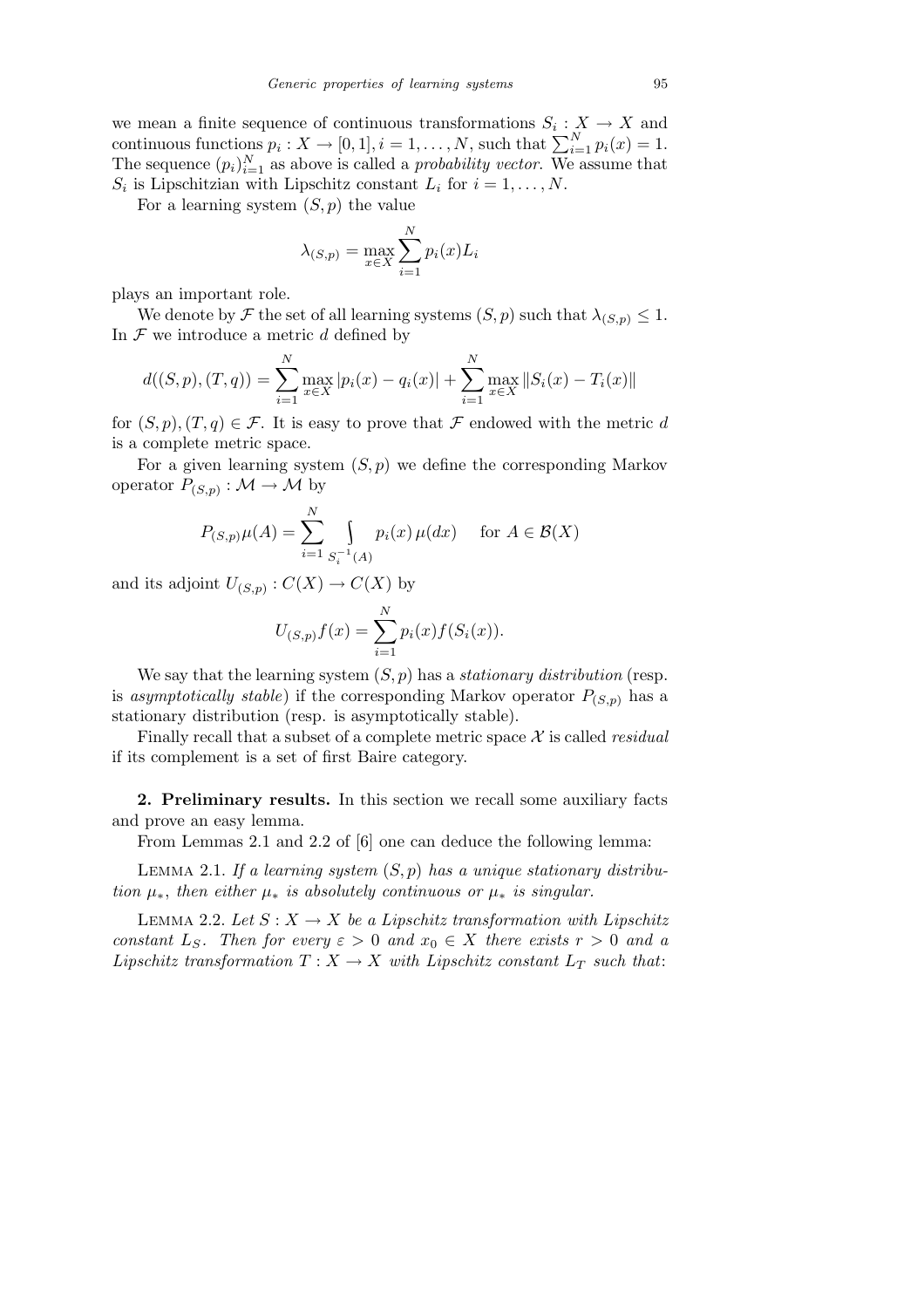(i) 
$$
L_T < L_S + \varepsilon
$$
,  
\n(ii)  $\max_{x \in X} \|S(x) - T(x)\| < \varepsilon$ ,  
\n(iii)  $T(x) = S(x_0)$  for  $\|x - x_0\| \leq r$ .

The proof can be found in [6, Lemma 3.5].

LEMMA 2.3. Let  $(p_1, \ldots, p_N)$  be a probability vector such that  $p_i : X \to Y$ [0, 1] are continuous. Then for every  $\varepsilon > 0$  there exists a probability vector  $(q_1, \ldots, q_N)$  such that  $q_i : X \to [0,1]$  are Lipschitzian and

$$
(2.1) \t\t q_i(x) > 0 \t and \t |p_i(x) - q_i(x)| < \varepsilon
$$

for  $i = 1, \ldots, N$  and  $x \in X$ .

P r o o f. Fix  $\varepsilon > 0$ . Choose  $\delta > 0$  such that  $4\delta N < \varepsilon$ . By the Stone Theorem we find a sequence  $(\bar{r}_1, \ldots, \bar{r}_N)$  of Lipschitzian functions satisfying

$$
\max_{x \in X} |p_i(x) - \overline{r}_i(x)| < \delta \quad \text{ for } i = 1, \dots, N.
$$

We set  $r_i(x) = \max(\overline{r_i}(x), \delta)$  and

$$
q_i(x) = \frac{r_i(x)}{\sum_{j=1}^N r_j(x)}
$$
 for  $x \in X$ ,  $i = 1,..., N$ .

Then

$$
\sum_{i=1}^{N} |p_i(x) - r_i(x)| \le \sum_{i=1}^{N} |p_i(x) - \overline{r}_i(x)| + \sum_{i=1}^{N} |\overline{r}_i(x) - r_i(x)|
$$
  

$$
\le \delta N + \delta N = 2\delta N
$$

and consequently

$$
\left|1 - \sum_{i=1}^{N} r_i(x)\right| = \left|\sum_{i=1}^{N} p_i(x) - \sum_{i=1}^{N} r_i(x)\right| \le \sum_{i=1}^{N} |p_i(x) - r_i(x)| \le 2\delta N.
$$

Hence

$$
\sum_{i=1}^{N} |p_i(x) - q_i(x)| \le \sum_{i=1}^{N} |p_i(x) - r_i(x)| + \sum_{i=1}^{N} \left| r_i(x) - r_i(x) \left( \sum_{j=1}^{N} r_j(x) \right)^{-1} \right|
$$
  

$$
\le 2\delta N + \sum_{i=1}^{N} r_i(x) \left| 1 - \left( \sum_{j=1}^{N} r_j(x) \right)^{-1} \right|
$$
  

$$
\le 2\delta N + \left| \sum_{i=1}^{N} r_i(x) - 1 \right| \le 4\delta N < \varepsilon.
$$

Since the  $r_i$  are Lipschitzian and X is compact, the functions  $q_i$  are Lipschitzian.

Let  $\mathcal{F}_0$  be the set of all  $(S, p) \in \mathcal{F}$  with the following properties: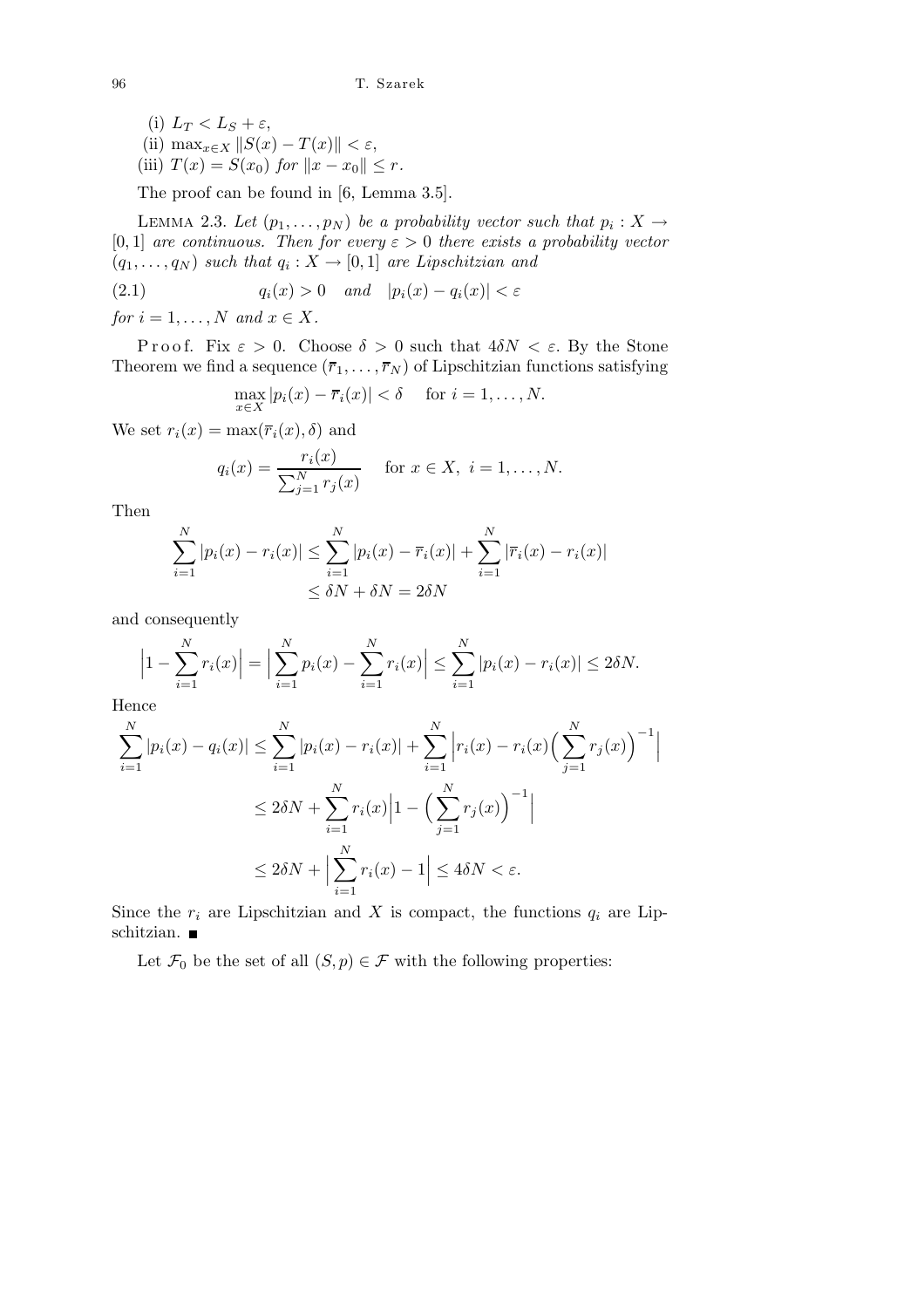- $(2.2)$   $\lambda_{(S,p)} < 1$ ,
- $(2.3)$  $p_i$  is Lipschitzian and  $p_i(x) > 0$  for  $i \in \{1, ..., N\}$  and  $x \in X$ ,
- (2.4) the stationary distribution  $\mu_{(S,p)}$  corresponding to  $(S, p)$  is singular.

We are now in a position to recall the following theorem.

PROPOSITION 2.1. Let  $P$  be a Markov operator nonexpansive in the norm  $\lVert \cdot \rVert_l$  for some  $l \geq 1$ . Assume that for every  $\varepsilon > 0$  there is a Borel set A with diam  $A \leq \varepsilon$ , a real number  $\alpha > 0$  and an integer  $\overline{n}$  such that

(2.6) 
$$
P^{\overline{n}}\mu(A) \geq \alpha \quad \text{for } \mu \in \mathcal{M}_1.
$$

Then P is asymptotically stable and for every  $\varepsilon > 0$  there exists an integer n such that

(2.7) 
$$
||P^{n}\mu_1 - P^{n}\mu_2||_l < \varepsilon \quad \text{for } \mu_1, \mu_2 \in \mathcal{M}_1.
$$

For details see the proof of Theorem 3.1 in [9]. In fact Theorem 3.1 was proved for  $l = 1$  but the same argument works for every  $l \geq 1$ .

REMARK 2.1. If a learning system  $(S, p) \in \mathcal{F}$  satisfies conditions  $(2.2)$ and (2.3), then the assumptions of Proposition 2.1 are satisfied. For details see the proof of Theorem 4.2 in [10].

## 3. Generic singularity of learning systems

LEMMA 3.1. The set  $\mathcal{F}_0$  is dense in the space  $(\mathcal{F}, d)$ .

P r o o f. Fix  $(S, p) \in \mathcal{F}$  and  $\varepsilon > 0$ . Let  $z \in X$ . Since X is convex we can define for  $i \in \{1, ..., N\}$  new transformations  $S_i: X \to X$  by

 $\overline{S}_i(x) = \alpha z + (1 - \alpha)S_i(x)$  for  $x \in X$ ,

where  $\alpha = \varepsilon (4N \operatorname{diam} X)^{-1}$ . It follows immediately that

$$
(3.1) \t d((S, p), (S, p)) \le \varepsilon/4
$$

and

$$
\lambda_{(\overline{S},p)} \le 1 - \alpha.
$$

Thus there exists  $i_0 \in \{1, ..., N\}$  such that  $L_{i_0} := \text{Lip } S_{i_0} < 1$ . Let  $x_0 \in X$ be a fixed point of  $S_{i_0}$ . By Lemma 2.2 we find  $T : X \to X$  with Lipschitz constant  $L_{\overline{T}}$  and with the following properties:

$$
(3.3) \t\t\t L_{\overline{T}} < L_{i_0} + \eta,
$$

(3.4) 
$$
\max_{x \in X} \|\overline{T}(x) - \overline{S}_{i_0}(x)\| < \varepsilon/4,
$$

(3.5) 
$$
\overline{T}(x) = x_0 \quad \text{for } \|x - x_0\| \le r,
$$

where  $\eta, r > 0$  and  $\eta < \min[1 - \lambda_{(\overline{S}, p)}, 1 - L_{i_0}].$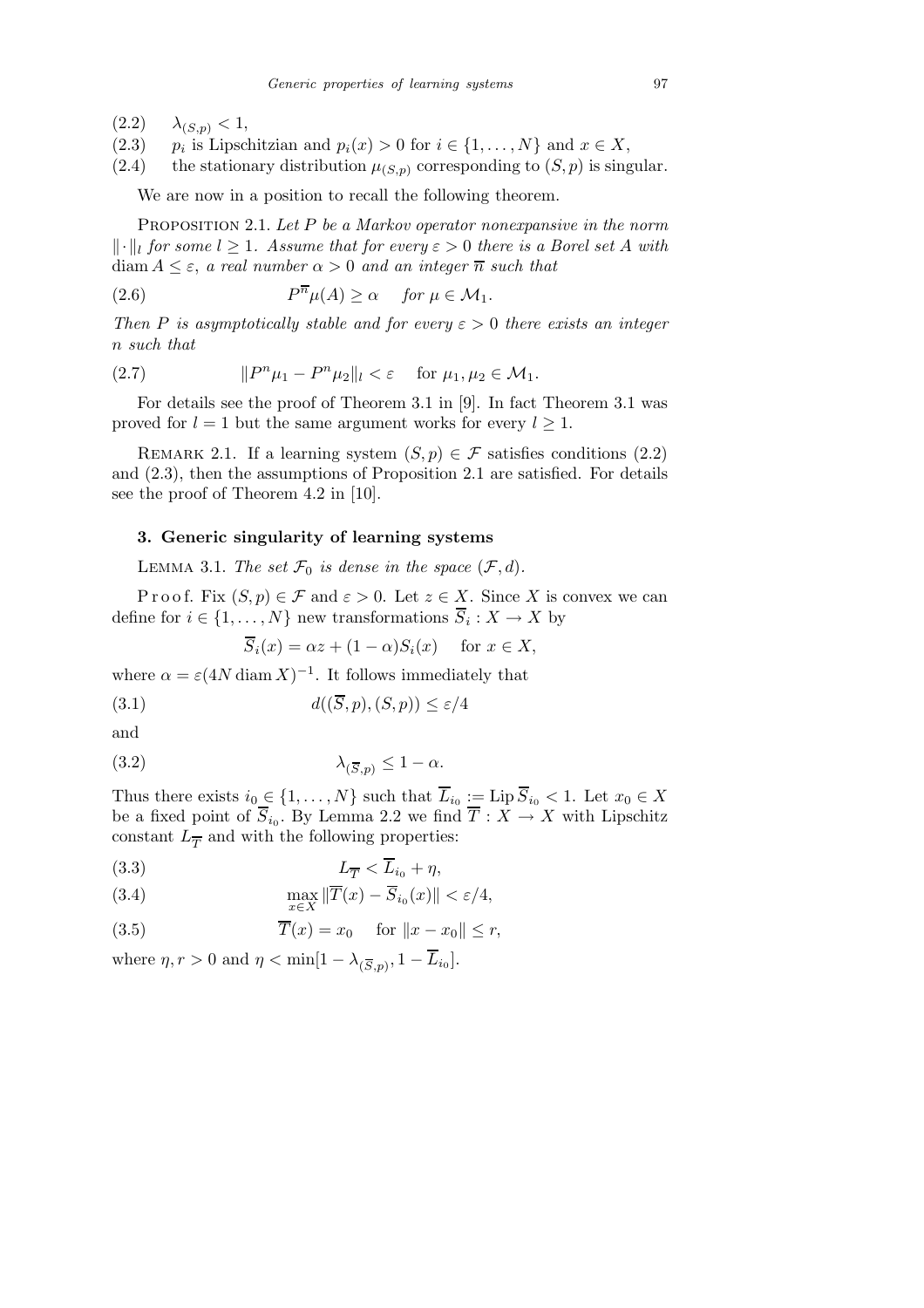By Lemma 2.3 there exists a probability vector  $(q_1, \ldots, q_N)$  such that  $q_i: X \to [0,1]$  is Lipschitzian for  $i \in \{1, \ldots, N\}$  and

$$
(3.6) \t\t q_i(x) > 0,
$$

(3.7) 
$$
\max_{x \in X} |p_i(x) - q_i(x)| < \frac{\varepsilon}{2N} \quad \text{for } i = 1, \dots, N.
$$

Consider now the learning system  $(T_1, \ldots, T_N; q_1, \ldots, q_N)$ , where  $T_i = \overline{S}_i$ for  $i \in \{1, \ldots, N\}$ ,  $i \neq i_0$  and  $T_{i_0} = \overline{T}$ . It follows immediately from (3.1), (3.4) and (3.7) that

$$
d((S, p), (T, q)) < \varepsilon.
$$

From (3.3), (3.6) and the fact that  $q_i$  is Lipschitzian for  $i \in \{1, \ldots, N\}$ , according to Remark 2.1,  $(T, q)$  is asymptotically stable. On the other hand, from  $(3.3)$  and  $(3.5)$  it follows that there exists an integer n such that

$$
T_{i_0}^n(X) = \{x_0\}.
$$

Let P be the Markov operator corresponding to  $(T, q)$  and let  $\mu_* \in \mathcal{M}_1$ be its unique invariant measure. We have

$$
\mu_{*}(\{x_{0}\}) = (P^{n}\mu_{*})(\{x_{0}\})
$$
  
= 
$$
\sum_{i_{1},...,i_{n}=1}^{N} \int q_{i_{1}}(x) \dots (q_{i_{n}} \circ T_{i_{n-1}} \circ \dots \circ T_{i_{1}})(x)
$$
  

$$
\times 1_{\{x_{0}\}}(T_{i_{n}} \circ \dots \circ T_{i_{1}})(x) \mu_{*}(dx)
$$
  

$$
\geq (\min_{x \in X} q_{i_{0}}(x))^{n} \mu_{*}(X) = (\min_{x \in X} q_{i_{0}}(x))^{n}.
$$

By Lemma 2.1,  $\mu_*$  is singular. Consequently,  $(T, q) \in \mathcal{F}_0$ . ■

REMARK 3.1. Suppose that  $(S, p) \in \mathcal{F}_0$ . Then there exists  $l \geq 1$  such that the adjoint  $U_{(S,P)}$  of  $P_{(S,p)}$  satisfies the condition

(3.8) 
$$
U_{(S,p)}f \in F_l \quad \text{for } f \in F_l.
$$

P r o o f. Let  $r = \max_{1 \leq i \leq N}$  Lip  $p_i$ . A simple calculation shows that  $(3.8)$ holds for

$$
l = \max\left[\frac{r}{1 - \lambda_{(S,p)}}, 1\right].
$$

LEMMA 3.2. Let  $(S, p) \in \mathcal{F}_0$ . Then for all  $\varepsilon > 0$ ,  $l \geq 1$  and  $n \in \mathbb{N}$  there exists  $\delta > 0$  such that for each  $(T, q) \in \mathcal{F}$ ,

$$
d((S,p),(T,q)) < \delta \Longrightarrow \sup_{f \in F_l, x \in X} |U^{n}_{(S,p)}f(x) - U^{n}_{(T,q)}f(x)| < \varepsilon.
$$

P r o o f. Fix  $\varepsilon > 0$ ,  $n \in \mathbb{N}$  and  $(S, p) \in \mathcal{F}_0$ . From Remark 3.1 we have  $U_{(S,p)}f \in F_t$  for  $f \in F_t$ , for some  $t \geq 1$ . Obviously  $F_1 \subset F_t$ . Let  $f \in F_1$  and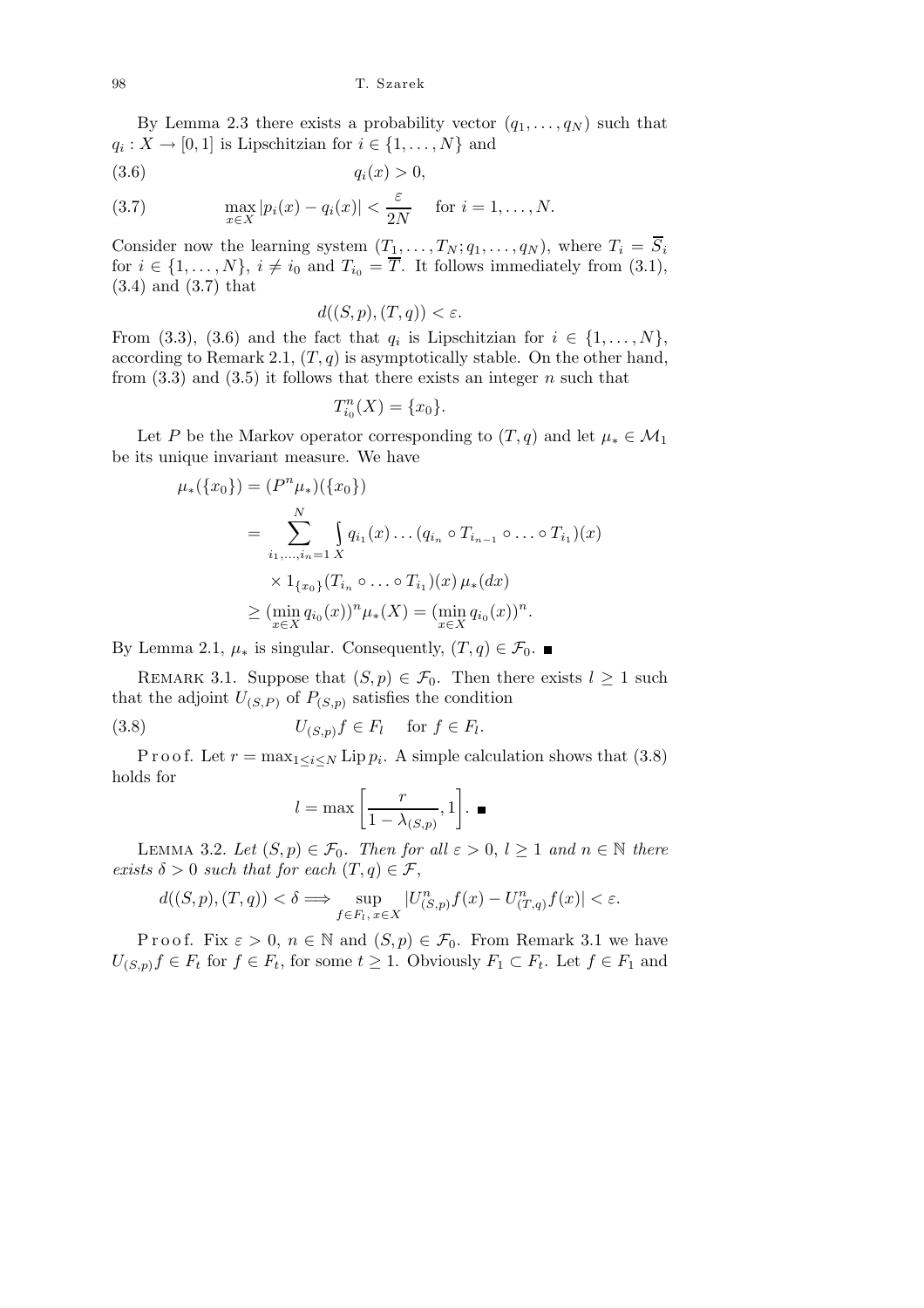$x \in X$ . Then

$$
(3.9) \quad |U_{(S,p)}f(x) - U_{(T,q)}f(x)|
$$
  
\n
$$
= \Big| \sum_{i=1}^{N} p_i(x)f(S_i(x)) - \sum_{i=1}^{N} q_i(x)f(T_i(x)) \Big|
$$
  
\n
$$
\leq \sum_{i=1}^{N} |p_i(x) - q_i(x)| + \sum_{i=1}^{N} q_i(x)|f(S_i(x)) - f(T_i(x))|
$$
  
\n
$$
\leq \sum_{i=1}^{N} |p_i(x) - q_i(x)| + \sum_{i=1}^{N} ||S_i(x) - T_i(x)|| \leq d((S, p), (T, q)).
$$

For  $m > 1$  we have

$$
|U_{(S,p)}^m f(x) - U_{(T,q)}^m f(x)| \le |U_{(T,q)}(U_{(S,p)}^{m-1} f)(x) - U_{(T,q)}(U_{(T,q)}^{m-1} f)(x)|
$$
  
+ |U\_{(T,q)}(U\_{(S,p)}^{m-1} f)(x) - U\_{(S,p)}(U\_{(S,p)}^{m-1} f)(x)|  

$$
\le \sup_{f \in F_1, y \in X} |U_{(S,p)}^{m-1} f(y) - U_{(T,q)}^{m-1} f(y)|
$$
  
+ |U\_{(T,q)}(U\_{(S,p)}^{m-1} f)(x) - U\_{(S,p)}(U\_{(S,p)}^{m-1} f)(x)|.

Since  $U_{(S,n)}^{m-1}$  $\{C_{(S,p)}^{m-1} \} \in F_t$ , we have  $U_{(S,p)}^{m-1}$  $\binom{m-1}{(S,p)} f/t \in F_1$  and the last inequality can be written as

$$
|U_{(S,p)}^m f(x) - U_{(T,q)}^m f(x)| \le \sup_{f \in F_1, x \in X} \{ |U_{(S,p)}^{m-1} f(x) - U_{(T,q)}^{m-1} f(x)| \} + t \sup_{f \in F_1, x \in X} \{ |U_{(S,p)} f(x) - U_{(T,q)} f(x)| \}.
$$

This and the inequality (3.9) yield

$$
(3.10) \quad \sup_{f \in F_1, x \in X} \{ |U^{m}_{(S,p)} f(x) - U^{m}_{(T,q)} f(x)| \}
$$
  

$$
\leq \sup_{f \in F_1, x \in X} \{ |U^{m-1}_{(S,p)} f(x) - U^{m-1}_{(T,q)} f(x)| \} + td((S,p),(T,q))
$$

and consequently

$$
\sup_{f \in F_1, x \in X} \{ |U_{(S,p)}^n f(x) - U_{(T,q)}^n f(x)| \} \leq tnd((S,p),(T,q)).
$$

If  $f \in F_l$  for  $l \geq 1$ , then  $f/l \in F_1$  and we get

$$
\sup_{f \in F_l, x \in X} \{|U_{(S,p)}^n f(x) - U_{(T,q)}^n f(x)|\} \le thld((S,p),(T,q)).
$$

Set  $\delta = \varepsilon (tnl)^{-1}$  to complete the proof.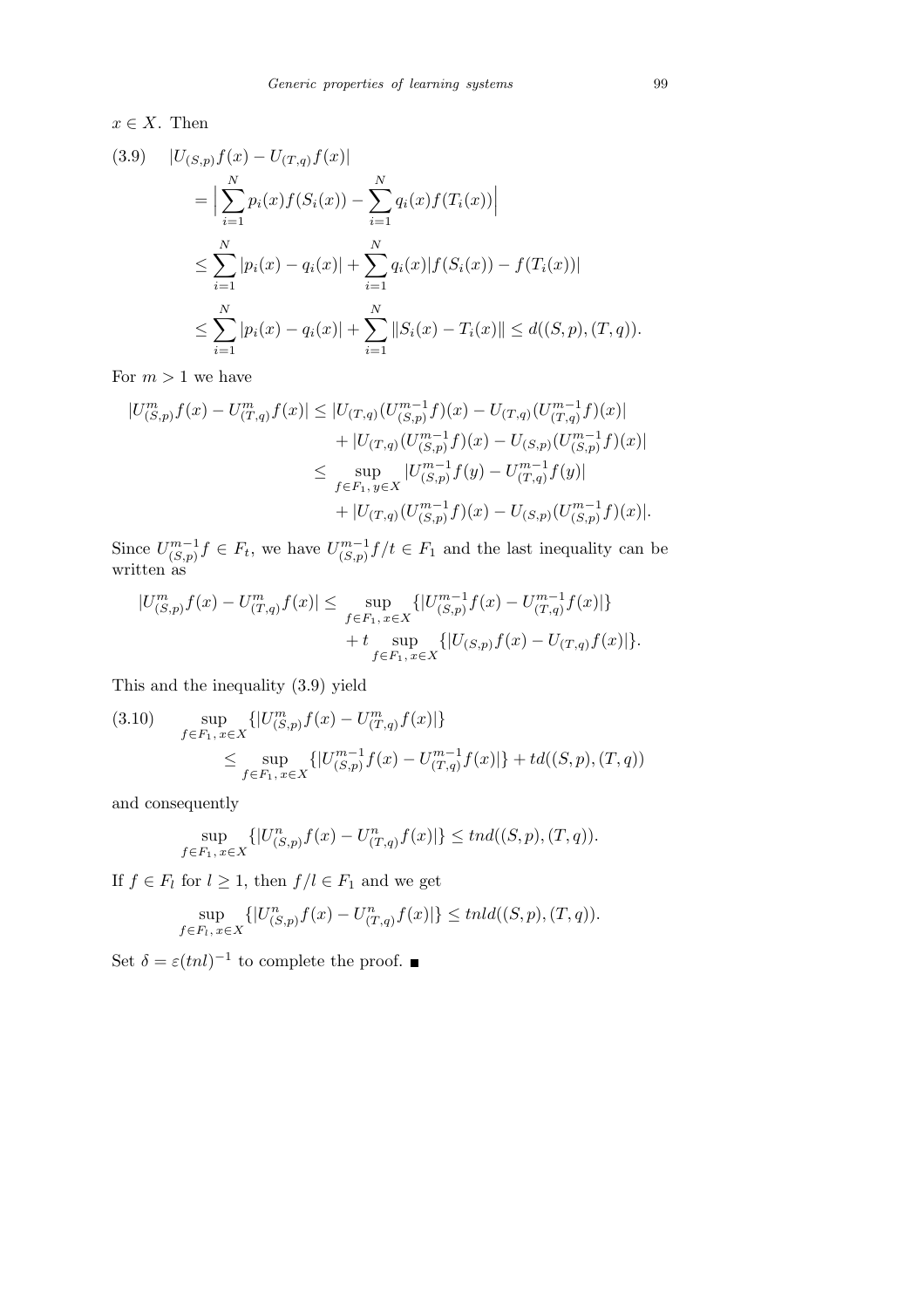REMARK 3.2. For all  $\varepsilon > 0$ ,  $l \geq 1$  and  $f \in C(X)$  there exists  $\delta > 0$  such that for any  $\mu_1, \mu_2 \in \mathcal{M}_1$ ,

$$
\|\mu_1 - \mu_2\|_l < \delta \Longrightarrow |\langle f, \mu_1 \rangle - \langle f, \mu_2 \rangle| < \varepsilon.
$$

P r o o f. Let  $\varepsilon > 0$  and  $f \in C(X)$ . By Stone's Theorem there exists a Lipschitz function  $\overline{f} : X \to \mathbb{R}$  satisfying

$$
\max_{x \in X} |f(x) - \overline{f}(x)| < \varepsilon/3.
$$

Without any loss of generality, we can assume that its Lipschitz constant  $\overline{L}$ satisfies  $\overline{L} \geq 1$ . Let  $\delta = \varepsilon (3\overline{L})^{-1}$ . Since  $l \geq 1$ , we have  $\overline{f}/\overline{L} \in F_l$ . Therefore,

$$
|\langle \overline{f}/\overline{L}, \mu_1 \rangle - \langle \overline{f}/\overline{L}, \mu_2 \rangle| \le ||\mu_1 - \mu_2||_l < \delta
$$

and we obtain

$$
|\langle \overline{f}, \mu_1 \rangle - \langle \overline{f}, \mu_2 \rangle| < \varepsilon/3.
$$

Consequently, we get

$$
|\langle f, \mu_1 \rangle - \langle f, \mu_2 \rangle| \le |\langle \overline{f}, \mu_1 \rangle - \langle \overline{f}, \mu_2 \rangle| + |\langle f - \overline{f}, \mu_1 \rangle|
$$
  
+  $|\langle f - \overline{f}, \mu_2 \rangle| \le \varepsilon/3 + \varepsilon/3 + \varepsilon/3 = \varepsilon.$ 

We are now in a position to prove the main result of our paper.

THEOREM 3.1. The set  $\overline{\mathcal{F}}_0$  of all  $(S, p) \in \mathcal{F}$  which are asymptotically stable and have a singular stationary distribution is residual in  $\mathcal{F}.$ 

P r o o f. Let  $(f_i)_{i\geq 1}$  be a sequence dense in  $C(X)$ . Fix  $n \in \mathbb{N}$  and  $(S, p) \in$  $\mathcal{F}_0$ . Let  $P_{(S,p)}$  be the Markov operator corresponding to  $(S,p)$  and  $\mu_{(S,p)}$  its stationary distribution. Since  $\mu_{(S,p)}$  is singular, we can consider a compact set  $F_{(S,p),n} \subset X$  such that

(3.11) 
$$
\mu_{(S,p)}(F_{(S,p),n}) \ge 1 - \frac{1}{2n}
$$
 and  $m(F_{(S,p),n}) = 0$ .

Further, due to regularity of the Lebesgue measure we can find a positive number  $r_{(S,p),n}$  such that

(3.12) 
$$
m(B(F_{(S,p),n}, r_{(S,p),n})) \leq \frac{m(X)}{2n},
$$

where  $B(F_{(S,p),n}, r_{(S,p),n})$  is the  $r_{(S,p),n}$ -neighbourhood of  $F_{(S,p),n}$ . Define  $A_{(S,p),n} := X \setminus B(F_{(S,p),n}, r_{(S,p),n}).$  From (3.12) the set  $A_{(S,p),n}$  is nonempty and we can consider the Tietze function  $h_{(S,p),n}: X \to \mathbb{R}_+$  given by the formula

$$
h_{(S,p),n} = \frac{\|x, A_{(S,p),n}\|}{\|x, A_{(S,p),n}\| + \|x, F_{(S,p),n}\|},
$$

where  $||x, A||$  stands for the distance of the point x from the set A for  $A \subset X$ . It is easy to check that  $h_{(S,p),n}(x) = 0$  for  $x \notin B(F_{(S,p),n}, r_{(S,p),n}),$ and  $h_{(S,p),n}(x) = 1$  for  $x \in F_{(S,p),n}$ . For every  $(S,p) \in \mathcal{F}_0$  and  $n \in \mathbb{N}$  we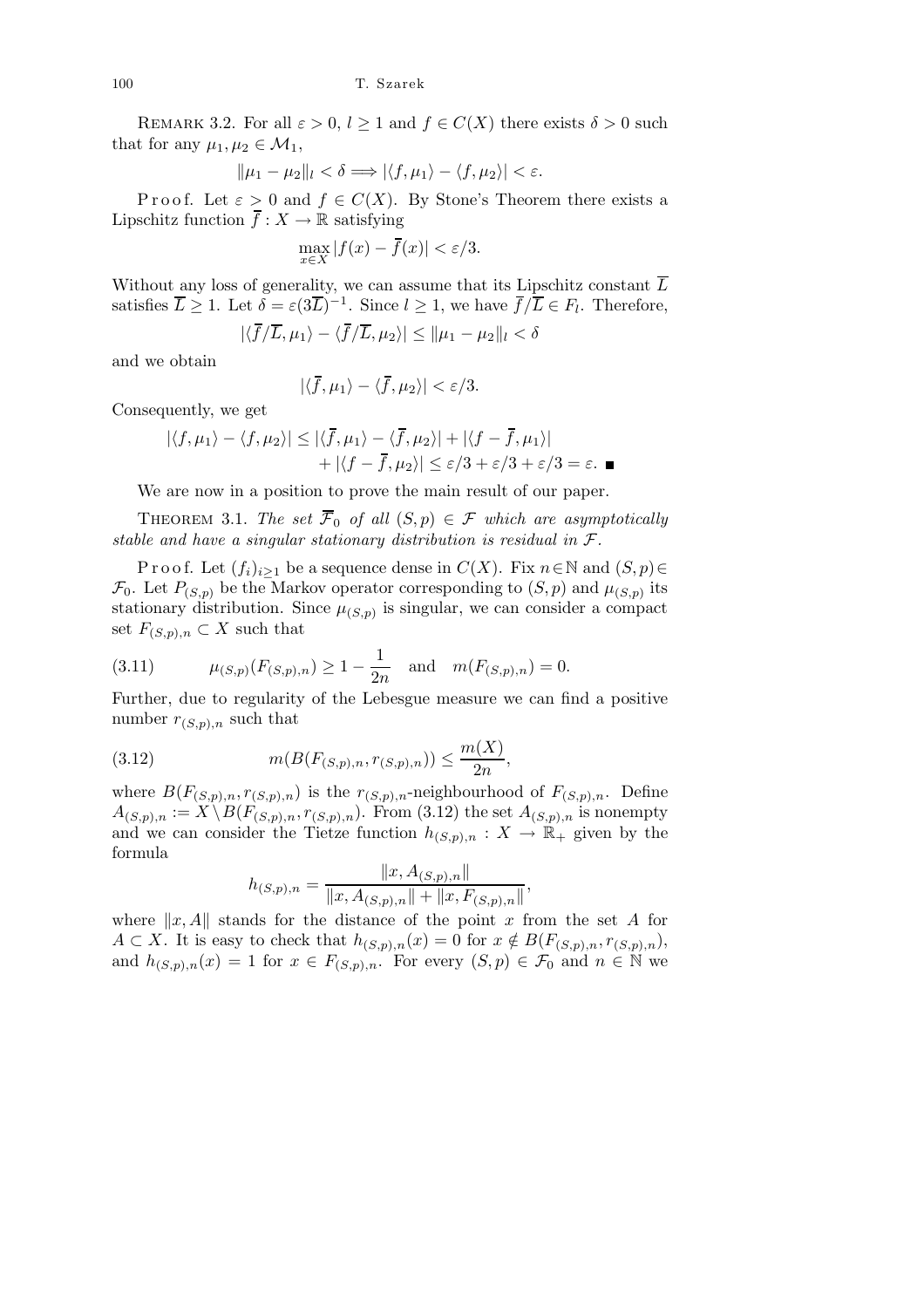will define the values  $l \geq 1, k \in \mathbb{N}, \varepsilon > 0$  and  $\delta_{(S,p),n} > 0$ . Namely, by Remark 3.1 there exists  $l \geq 1$  such that

(3.13) 
$$
||P_{(S,p)}\mu_1 - P_{(S,p)}\mu_2||_l \le ||\mu_1 - \mu_2||_l \text{ for } \mu_1, \mu_2 \in \mathcal{M}_1.
$$

Using Remark 3.2 we can find  $\varepsilon > 0$  such that for all  $\mu_1, \mu_2 \in \mathcal{M}_1$ ,

(3.14) 
$$
\|\mu_1 - \mu_2\|_l < \varepsilon \Longrightarrow |\langle f, \mu_1 \rangle - \langle f, \mu_2 \rangle| < \frac{1}{2n}
$$

for  $f \in \{f_1, \ldots, f_n, h_{(S,p),n}\}.$  It follows from Proposition 2.1 and Remark 2.1 that there is an integer  $k$  such that

(3.15) 
$$
||P^k_{(S,p)}\mu_1 - P^k_{(S,p)}\mu_2||_l \leq \varepsilon/3 \quad \text{for } \mu_1, \mu_2 \in \mathcal{M}_1.
$$

It follows from Lemma 3.2 that there is  $\delta_{(S,p),n} > 0$  such that for all  $(T, q) \in \mathcal{F}$ ,

$$
(3.16) \quad d((S, p), (T, q)) < \delta_{(S, p), n} \le \sup_{f \in F_l, x \in X} |U^k_{(S, p)} f(x) - U^k_{(T, q)} f(x)| < \varepsilon/3.
$$

Define

$$
\overline{\mathcal{F}} = \bigcap_{n=1}^{\infty} \bigcup_{(S,p)\in\mathcal{F}_0} B_{\mathcal{F}}((S,p), \delta_{(S,p),n}),
$$

where  $B_{\mathcal{F}}((S,p), \delta_{(S,p),n})$  is the open ball in  $(\mathcal{F}, d)$  with centre  $(S, p)$  and radius  $\delta_{(S,p),n}$ . Obviously  $\bar{\mathcal{F}}$  as an intersection of countably many open dense sets is residual. We are going to show that  $\overline{\mathcal{F}} \subset \overline{\mathcal{F}}_0$ .

Fix  $(T, q) \in \overline{\mathcal{F}}$ . Let  $P_{(T, q)}$  denote the Markov operator corresponding to  $(T, q)$ . Since X is compact, the operator  $P_{(T,q)}$  has a stationary distribution  $\mu_{(T,q)}$  [7], and to prove the asymptotic stability of  $P_{(T,q)}$ , is enough to check the weak convergence of the sequence  $(P_{(T,q)}^n \mu)_{n\geq 1}$  to  $\mu_{(T,q)}$ , i.e.

(3.17) 
$$
\lim_{n \to \infty} \langle f, P_{(T,q)}^n \mu \rangle = \langle f, \mu_{(T,q)} \rangle \quad \text{for } f \in C(X) \text{ and } \mu \in \mathcal{M}_1.
$$

Assume for contradiction that the formula does not hold. Then there exist  $f_{i_0} \in C(X)$ ,  $\mu \in \mathcal{M}_1$ , and an increasing sequence  $(n_m)_{m \geq 1}$  of integers such that

(3.18) 
$$
|\langle f_{i_0}, P_{(T,q)}^{n_m} \mu \rangle - \langle f_{i_0}, \mu_{(T,q)} \rangle| \ge \eta
$$

for some  $\eta > 0$  and all  $m \geq 1$ .

Choose  $n_0 \in \mathbb{N}$  so large that  $1/n_0 \leq \eta$  and  $n_0 > i_0$ . Since  $(T, q) \in \overline{\mathcal{F}}$  it follows that  $(T, q) \in B_{\mathcal{F}}((S, p), \delta_{(S, p), n_0})$  for some  $(S, p) \in \mathcal{F}_0$ . Assume that  $l \geq 1, k \in \mathbb{N}$  and  $\varepsilon > 0$  are such that conditions  $(3.13)-(3.15)$  hold for  $P_{(S,p)}$ and  $n = n_0 \in \mathbb{N}$ .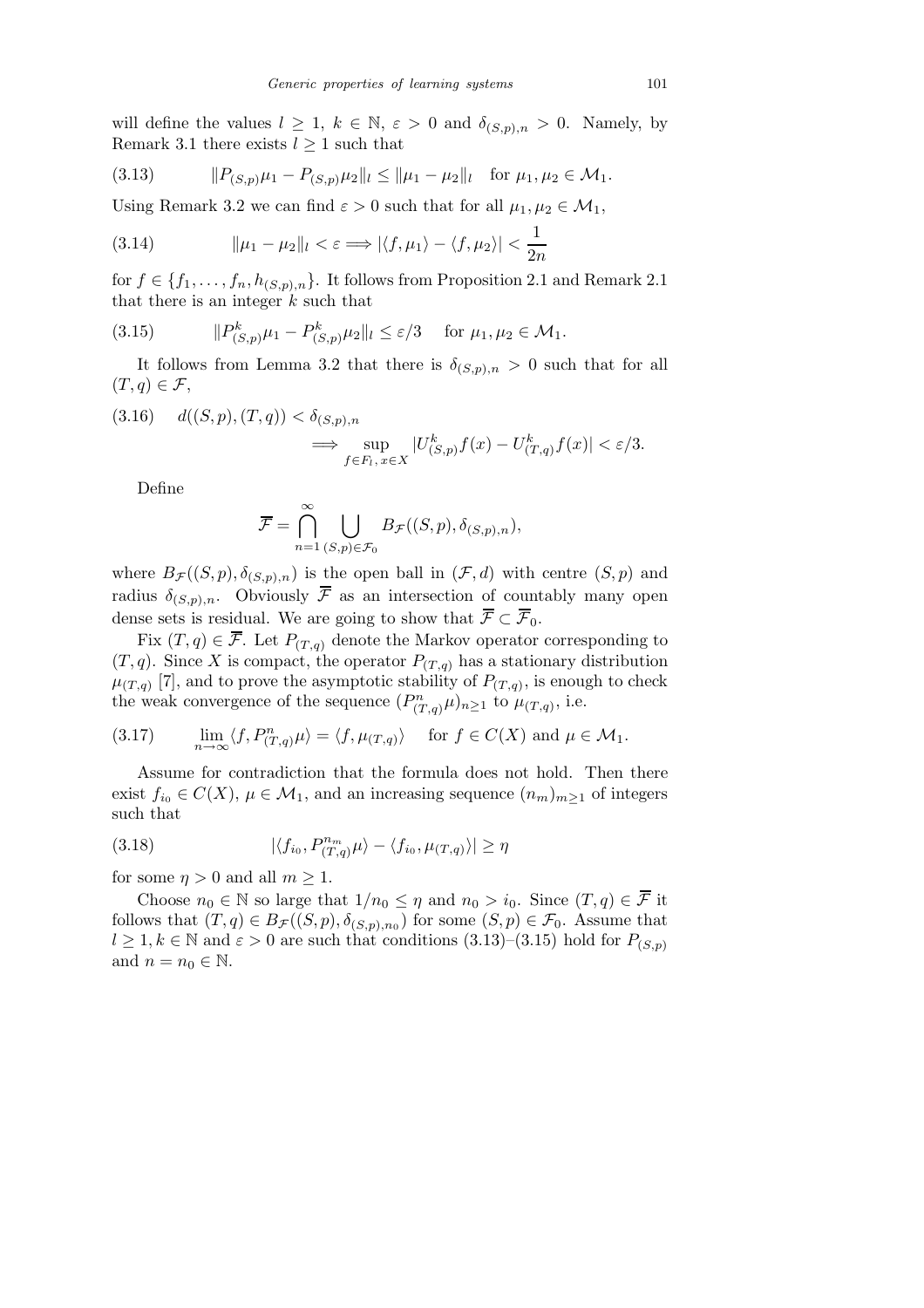102 T. Szarek

Fix  $n \geq k$  and set  $\overline{\mu} := P_{(T,a)}^{n-k}$  $C_{(T,q)}^{n-k}$ μ. By the definition of  $\delta_{(S,p),n_0}$  we get

$$
||P_{(T,q)}^{n}\mu - \mu_{(T,q)}||_{l} = ||P_{(T,q)}^{k}\overline{\mu} - P_{(T,q)}^{k}\mu_{(T,q)}||_{l} \leq ||P_{(S,p)}^{k}(\overline{\mu} - \mu_{(T,q)})||_{l} + ||(P_{(S,p)}^{k} - P_{(T,q)}^{k})\overline{\mu}||_{l} + ||(P_{(S,p)}^{k} - P_{(T,q)}^{k})\mu_{(T,q)}||_{l} \leq \varepsilon/3 + 2 \sup_{f \in F_{l}, x \in X} |U_{(S,p)}^{k}f(x) - U_{(T,q)}^{k}f(x)| \leq \varepsilon.
$$

Hence for  $n \geq k$  we have

$$
|\langle f, P_{(T,q)}^n \mu \rangle - \langle f, \mu_{(T,q)} \rangle| < \frac{1}{2n_0}
$$
 for  $f \in \{f_1, \ldots, f_{n_0}, h_{(S,p), n_0}\}.$ 

Since  $n_0 > i_0$  it follows that for  $n_m \geq k$  we have

$$
|\langle f_{i_0}, P_{(T,q)}^{n_m} \mu \rangle - \langle f_{i_0}, \mu_{(T,q)} \rangle| < \frac{1}{2n_0} < \eta.
$$

This contradicts condition (3.18).

We only need to show that  $\mu_{(T,q)} \in \mathcal{M}_1$  is singular. Let  $((S,p)_n)_{n \geq 1}$  be a sequence of learning systems of  $\mathcal{F}_0$  such that

$$
(T, q) \in B_{\mathcal{F}}((S, p)_n, \delta_{(S, p)_n, n})
$$
 for  $n \in \mathbb{N}$ .

Denote by  $\mu_{(S,p)_n}$  the stationary distribution of the operator  $P_{(S,p)_n}$ . Assume that  $l_n \geq 1$ ,  $k_n \in \mathbb{N}$  and  $\varepsilon_n > 0$  are such that  $(3.13)$ – $(3.15)$  hold for  $P_{(S,p)_n}$ and  $n \in \mathbb{N}$ . Hence

$$
\|\mu_{(T,q)} - \mu_{(S,p)_n}\|_{l_n} = \|P_{(T,q)}^{k_n}\mu_{(T,q)} - P_{(S,p)_n}^{k_n}\mu_{(S,p)_n}\|_{l_n}
$$
  

$$
\leq \|P_{(S,p)_n}^{k_n}\mu_{(T,q)} - P_{(S,p)_n}^{k_n}\mu_{(S,p)_n}\|_{l_n} + \| (P_{(T,q)}^{k_n} - P_{(S,p)_n}^{k_n})\mu_{(T,q)}\|_{l_n}.
$$

By the definitions of  $l_n$  and  $k_n$ , and the above estimate,

(3.20) 
$$
\|\mu_{(T,q)} - \mu_{(S,p)_n}\|_{l_n} < \frac{2}{3}\varepsilon_n \quad \text{for } n \in \mathbb{N},
$$

where  $\varepsilon_n > 0$  is such that for all  $\mu_1, \mu_2 \in \mathcal{M}_1$  the implication

$$
\|\mu_1 - \mu_2\|_l < \varepsilon_n \Longrightarrow |\langle f, \mu_1 \rangle - \langle f, \mu_2 \rangle| < \frac{1}{2n}
$$

holds for  $f \in \{f_1, \ldots, f_n, h_{(S,p)_n,n}\}.$  It follows that for every  $n \in \mathbb{N}$ ,

$$
|\langle h_{(S,p)_n,n}, \mu_{(T,q)} \rangle - \langle h_{(S,p)_n,n}, \mu_{(S,p)_n} \rangle| < \frac{1}{2n}
$$

and by the definition of  $h_{(S,p)_n,n}$  we get

$$
\mu_{(T,q)}(B(F_{(S,p)_n,n}, r_{(S,p)_n,n})) > \mu_{(S,p)_n}(F_{(S,p)_n,n}) - \frac{1}{2n}
$$

$$
\geq 1 - \frac{1}{2n} - \frac{1}{2n} = 1 - \frac{1}{n}.
$$

Since (3.12) holds, by Lemma 2.1 we conclude that  $\mu_{(T,q)}$  is singular.